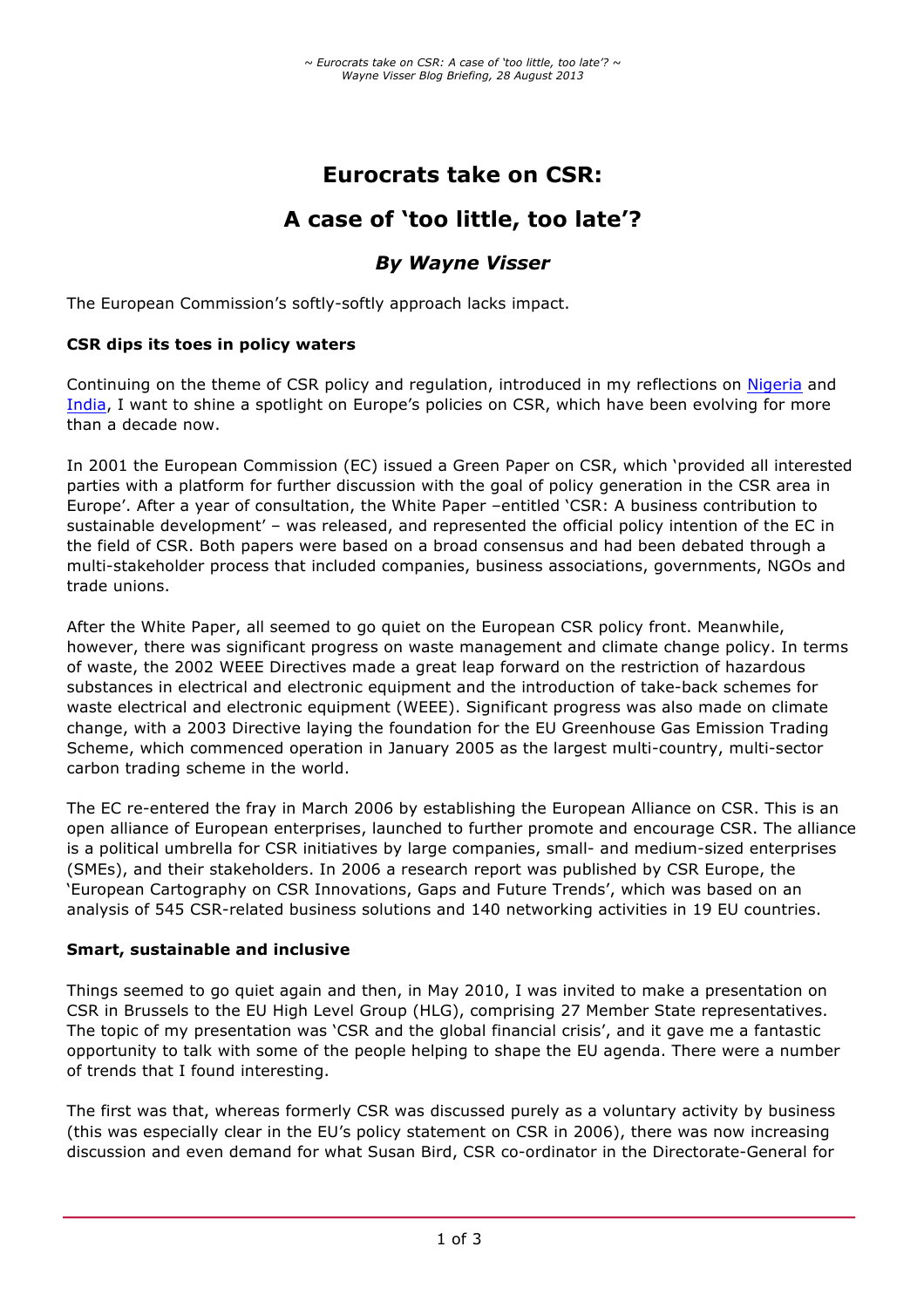Employment of the European Commission and part of the EU HLG on CSR, called 'a more active role', which may involve 'conditions' being introduced in the future, although this was all still up for debate.

A second insight was how the competitiveness agenda has changed. The first ten-year economic strategy of the European Union – the Lisbon Agenda, which ended in 2010 – was all about competitiveness and paid very little attention to CSR issues. However, the 2008 European Competitiveness Report dedicated an entire chapter to CSR and countries such as Denmark were claiming that responsible, green growth was central to its international reputation and hence its competitiveness. This changing emphasis is also reflected in the new Lisbon Strategy for 2020, which has as its central goal 'smart, sustainable and inclusive growth'.

## **EU strategy on CSR a damp squib**

After my visit to Brussels, I concluded that the sleeping giant of CSR policy in Europe was awakening and that we should 'watch this space'. As it turned out, we did not have to wait very long. In October 2011, 'A renewed EU strategy 2011–14 for Corporate Social Responsibility' was launched. The document itself is only 15 pages long (which is a good thing!) and I recommend that everyone reads it. I review the strategy in some detail in The Quest for Sustainable Business. Here, however, let me briefly make six points about the 17 actions that Europe intends to implement.

- 1. There is a commitment to create multi-stakeholder CSR platforms for industries. Applying CSR at a sector level makes a lot of sense and a stakeholder engagement approach is always welcome. The concern is that this duplicates many similar initiatives that have already been undertaken by the likes of GRI, WBCSD and industry associations.
- 2. The launch of a European CSR award scheme may give CSR some gravitas and greater PR mileage. But the world is already awash with CSR award schemes, and when I look at the sorts of companies that win these awards, I find they tend to be the 'usual suspects' who are doing little more than strategic CSR, when what we really need is more transformative approaches.
- 3. The problem of greenwash is mentioned, although no specific commitment is made. Regulation on this would be a welcome addition and follows existing best practice in Australia, Canada, Norway and the United Kingdom. There is also an action to develop a code of good practice for self- and co-regulation exercises, which could be interesting, although a lot of this work has already been done by AccountAbility and its suite of AA1000 standards.
- 4. The weakest and most disappointing action is on 'better integration of social and environmental considerations into public procurement', which has the caveat 'without introducing additional administrative burdens for contracting authorities or enterprises, and without undermining the principle of awarding contracts to the most economically advantageous tender.' By including that last phrase, the message is clear: the lowest price will continue to win the day.

## **Deflecting and devolving responsibility**

5. The only action with any teeth is requiring large companies to commit to the UN Global Compact, or the OECD Guidelines for Multinational Enterprises, or the ISO 26000 Guidance Standard on Social Responsibility by 2014. But giving companies the choice between these very different principles and guidelines is laughable. It suggests an equivalence between the minimal efforts required to sign up to the Global Compact's ten principles and the 100 pages or so of detailed guidance across seven core areas in ISO 26000.